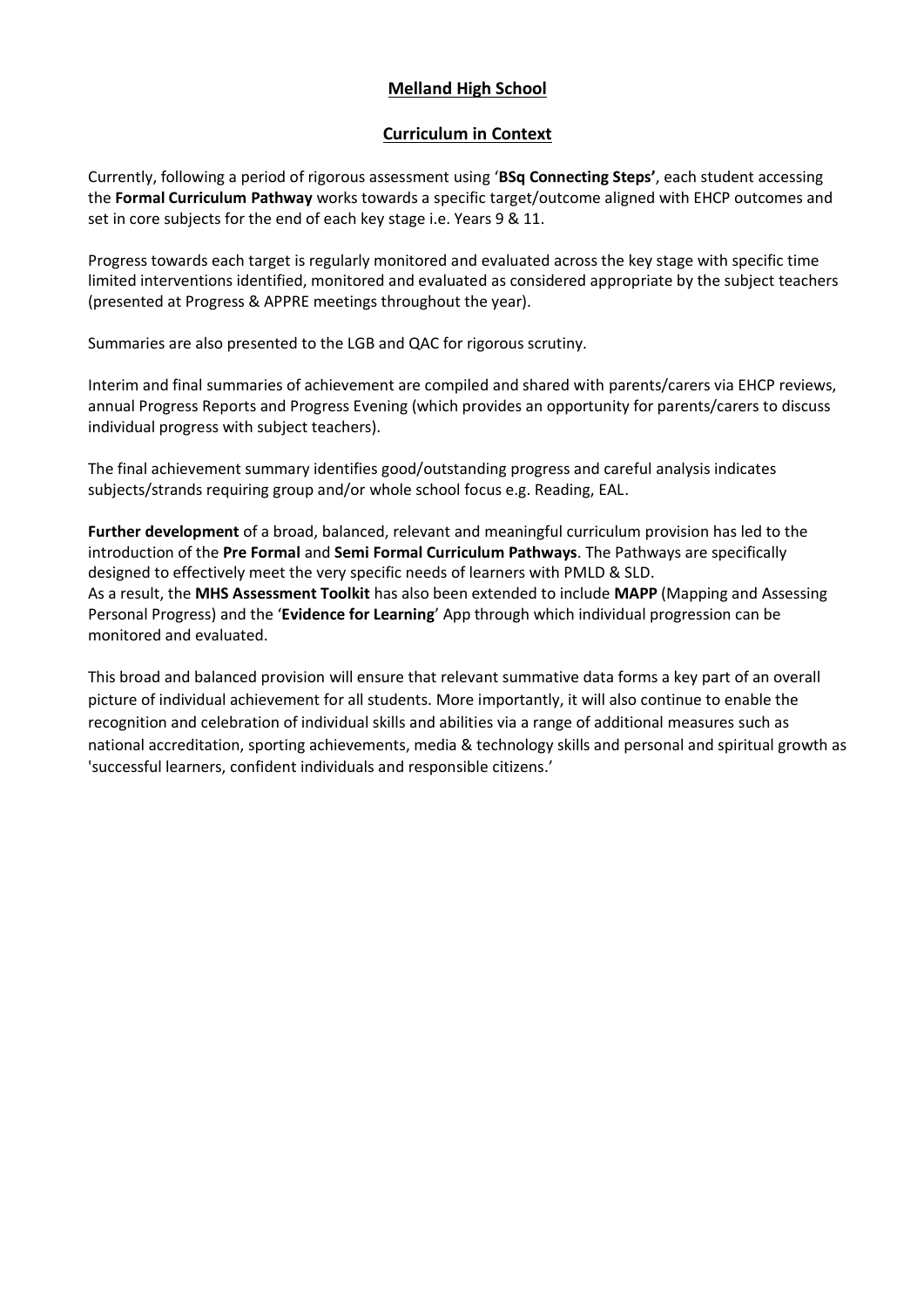#### **MELLAND HIGH SCHOOL End of Key Stage 3 2019 – ENGLISH & MATHS results**

#### **ENGLISH 95%** of targets achieved

- 52% exceeded
- 43% achieved
- 5% not achieved

# **Reading (23 Pupils) 91%** (21) of targets achieved

- 48% (11) exceeded
- 43% (10) achieved
- 9% (2) not achieved

## **Writing (23 Pupils) 91%** (21) of targets achieved

- 52% (12) exceeded
- 39% (9) achieved
- 9% (2) not achieved

# **Spoken Language / Speaking (23 Pupils) 96%** (22) of targets achieved

- 57% (13) exceeded
- 39% (9) achieved
- 4% (1) not achieved

# **Listening (10 Pupils) 100%** of targets achieved

- 50% exceeded
- 50% (5) achieved

### **MATHS 90%** of targets achieved

- 41% exceeded
- 49% achieved
- 10% not achieved

### **Number (23 Pupils) 100%** of targets achieved

- 30% (7) exceeded
- 70% (16) achieved

### **Measurement (23 Pupils) 96%** (22) of targets achieved

- 65% (15) exceeded
- 30% (7) achieved
- 4% (1) not achieved

## **Geometry (23 Pupils) 96%** (22) of targets achieved

- 48% (11) exceeded
- $\bullet$  48% (11) achieved
- 4% (1) not achieved

### **Statistics (18 Pupils) 94%** (17) of targets achieved

- 28% (5) exceeded
- 67% (12) achieved
- 6% (1) not achieved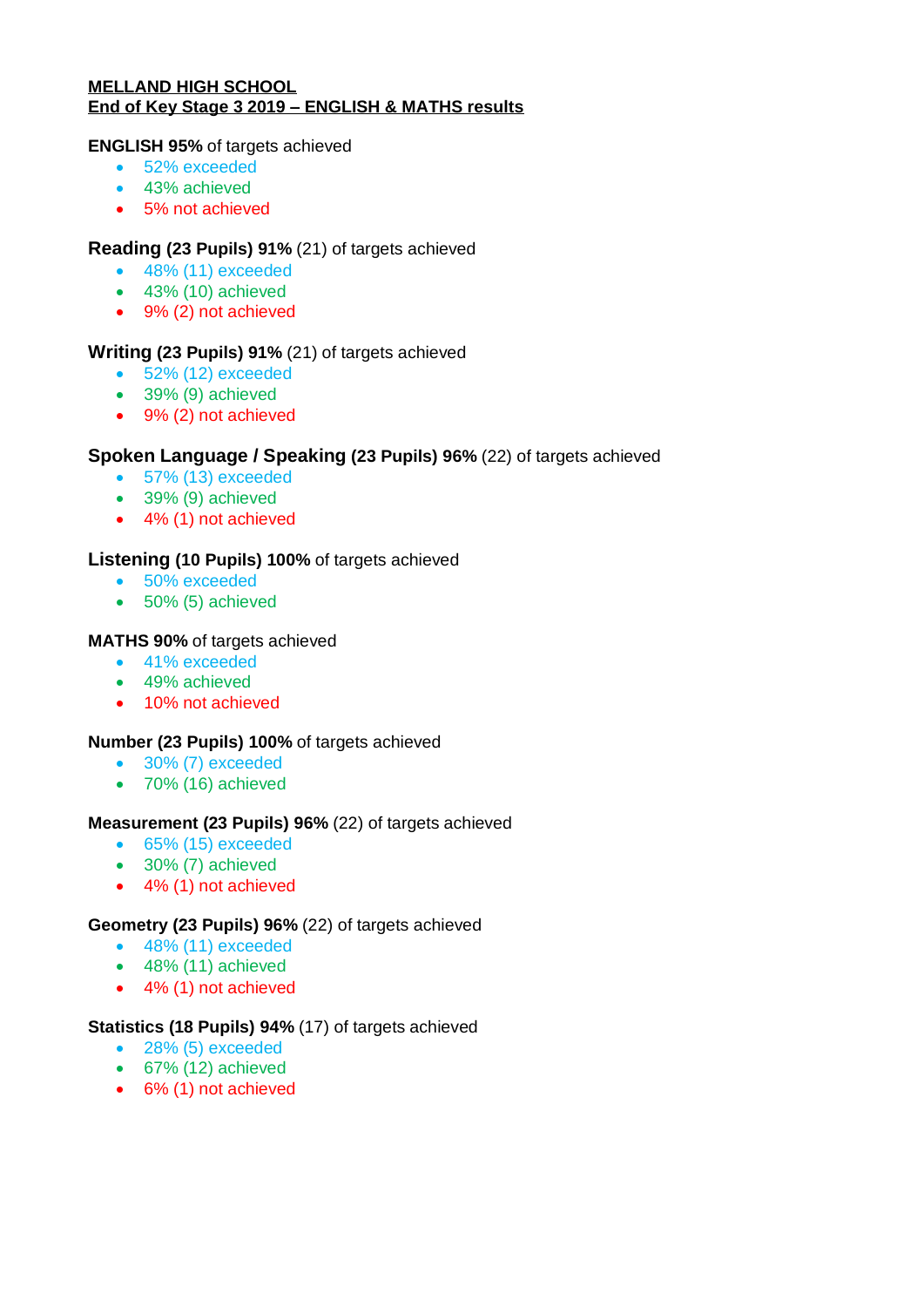#### **MELLAND HIGH SCHOOL End of Key Stage 4 2019 – ENGLISH & MATHS results**

#### **ENGLISH 97%** of targets achieved

- 39% exceeded
- 58% achieved
- 3% not achieved

## **Reading (15 Pupils) 100%** of targets achieved

- $\bullet$  40% (6) exceeded
- 60% (9) achieved

## **Writing (15 Pupils) 100%** of targets achieved

- 67% (10) exceeded
- 33% (5) achieved

## **Spoken Language / Speaking (15 Pupils) 87%** (13) of targets achieved

- 47% (7) exceeded
- $\bullet$  40% (6) achieved
- 13% (2) not achieved

## **Listening (3 Pupils) 100%** of targets achieved

• 100% achieved

### **MATHS 90%** of targets achieved

- 29% exceeded
- 61% achieved
- 10% not achieved

# **Number (15 Pupils) 87%** (13) of targets achieved

- 20% (3) exceeded
- 67% (10) achieved
- 13% (2) not achieved

### **Measurement (15 Pupils) 93%** (14) of targets achieved

- 40% (6) exceeded
- 53% (8) achieved
- 7% (1) not achieved

### **Geometry (15 Pupils) 87%** (13) of targets achieved

- 47% (7) exceeded
- 40% (6) achieved
- 13% (2) not achieved

## **Statistics (11 Pupils) 91%** (10) of targets achieved

- 9% (1) exceeded
- $\bullet$  82% (9) achieved
- 9% (1) not achieved